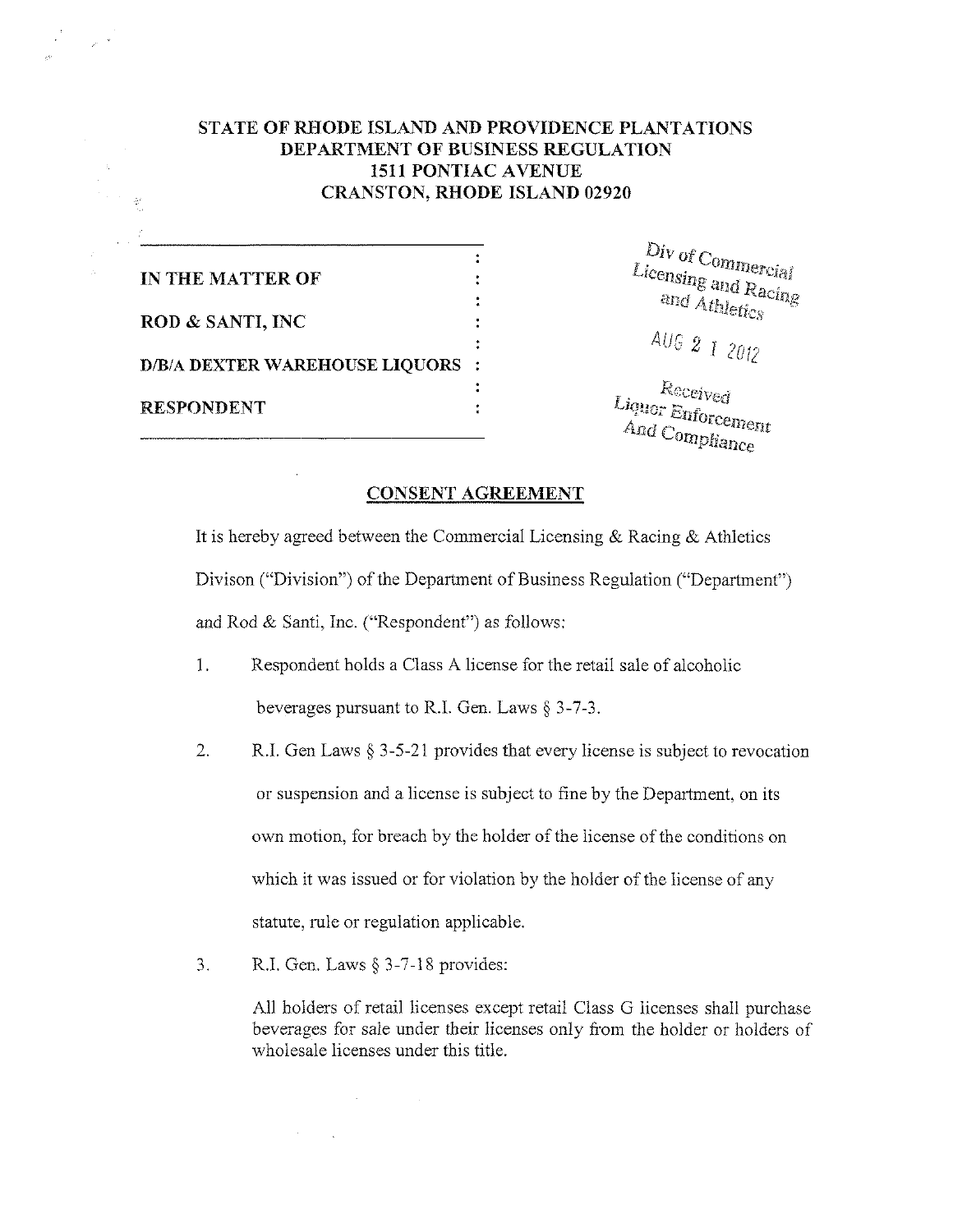4. R.I. Gen. Laws § 3-5-12 provides, in pertinent part:

 $\label{eq:3} \begin{array}{c} \mathcal{L}_{\mathcal{P}} \left( \mathcal{P} \right) \end{array}$ 

 $\mathcal{I}^{\mathcal{I}}$  , where  $\mathcal{I}^{\mathcal{I}}$ 

Only beverages which have been legally manufactured and on which all taxes and charges, federal and state, have been paid, shall be kept for sale or sold by a licensee.

5. Rule 20 of *Commercial Licensing Regulation 8- Liquor Control Administration* provides:

All wholesaler deliveries of alcoholic beverages to a retail licensee shall be accompanied by an invoice of sale and/or delivery slip, which shall bear as its date the date of delivery of such alcoholic beverages.

6. Rule 30 of *Commercial Licensing Regulation 8- Liquor Control Administration* provides:

All licensees holding Class A, B, B-L, B-T, B-M, C, D, D-L, E, ED or I licenses will preserve, as part of their records, the consignor's bills or sales slips showing each purchase of alcoholic beverages made by the licensee. These records on the forms of the consignors will be kept by the licensees at their licensed premises for one {1) year from the date of each bill of sale or sales slip, and shall at all times be available for inspection by local licensing authorities and/or the Department.

7. Rule 38 of *Commercial Licensing Regulation 8- Liquor Control Administration* provides, in pertinent part:

Possession of unauthorized alcoholic beverages in a licensed premise by the licensee or any of his employees shall be presumptive evidence that said beverages are for sale by the licensee and may result in suspension or revocation of the license.

- 8. On June 8, 2012, an inspector of the Division found on Respondent's premises alcoholic beverages that were not purchased legally.
- 9. Based on the foregoing, the Division has reason to believe that Respondent violated R.I. Gen. Laws §§ 3-5-12, and 3-7-18, and Rules 20, 30, and 38 of *Commercial Licensing Regulation 8- Liquor Control Administration.*
- 10. The Department has sufficient cause to impose an administrative penalty pursuant to R.I. Gen. Laws § 3-5-21.
- 11. In an effort to resolve the above-referenced violations and allow the Respondent to maintain its license in good-standing, Respondent agrees to the following: